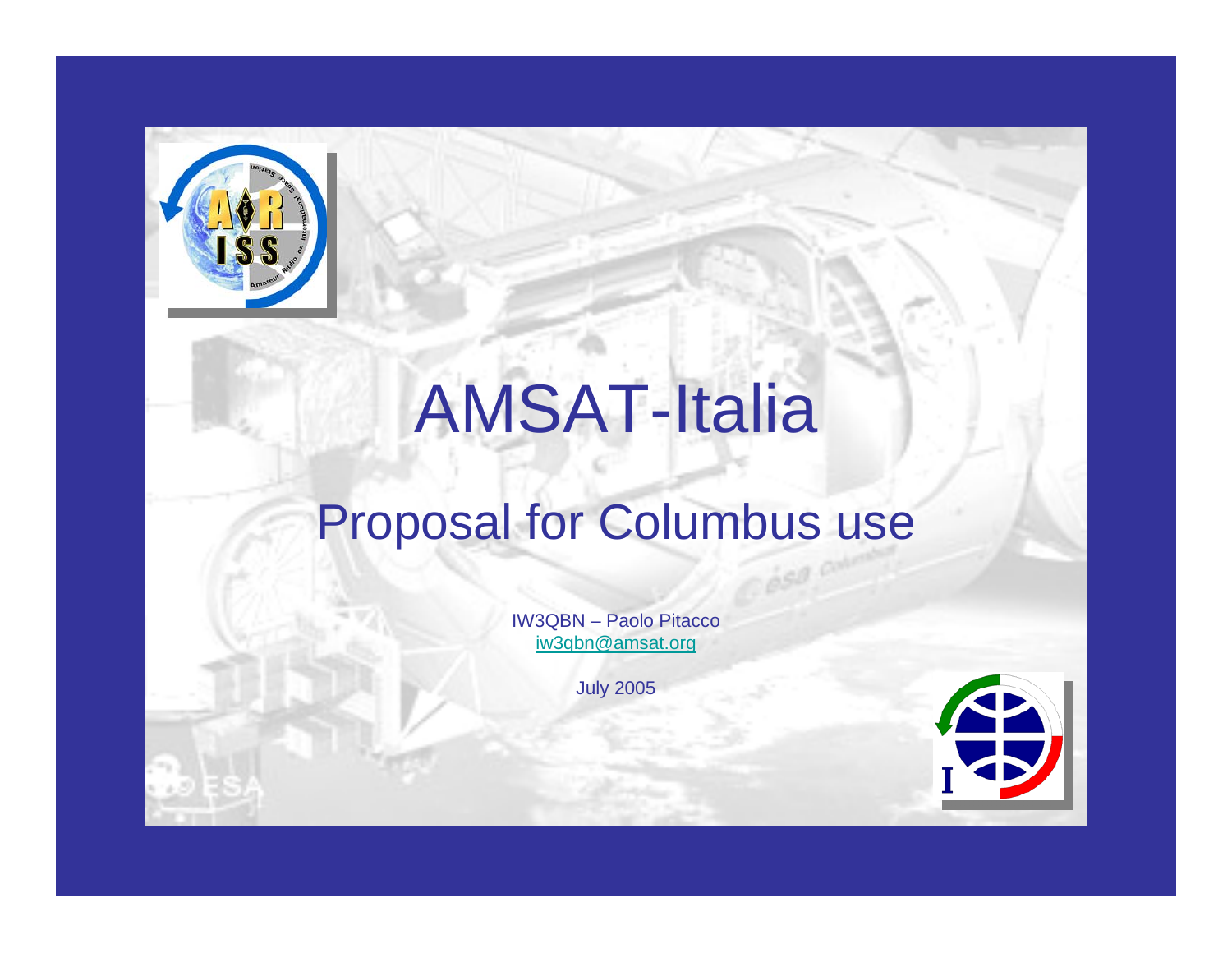## ARISS Operations

#### TODAY :

TOMORROW :

- •Unattended
	- –Packet BBS
- Scheduled
	- Voice school contact
- •Random
	- Voice (as rare DX)
- •Communications *with*ISS
- •Unattended
	- –Packet BBS
- Scheduled
	- Voice school contact
- •Random– Voice (as rare DX)
- •Communications *withAND through* ISS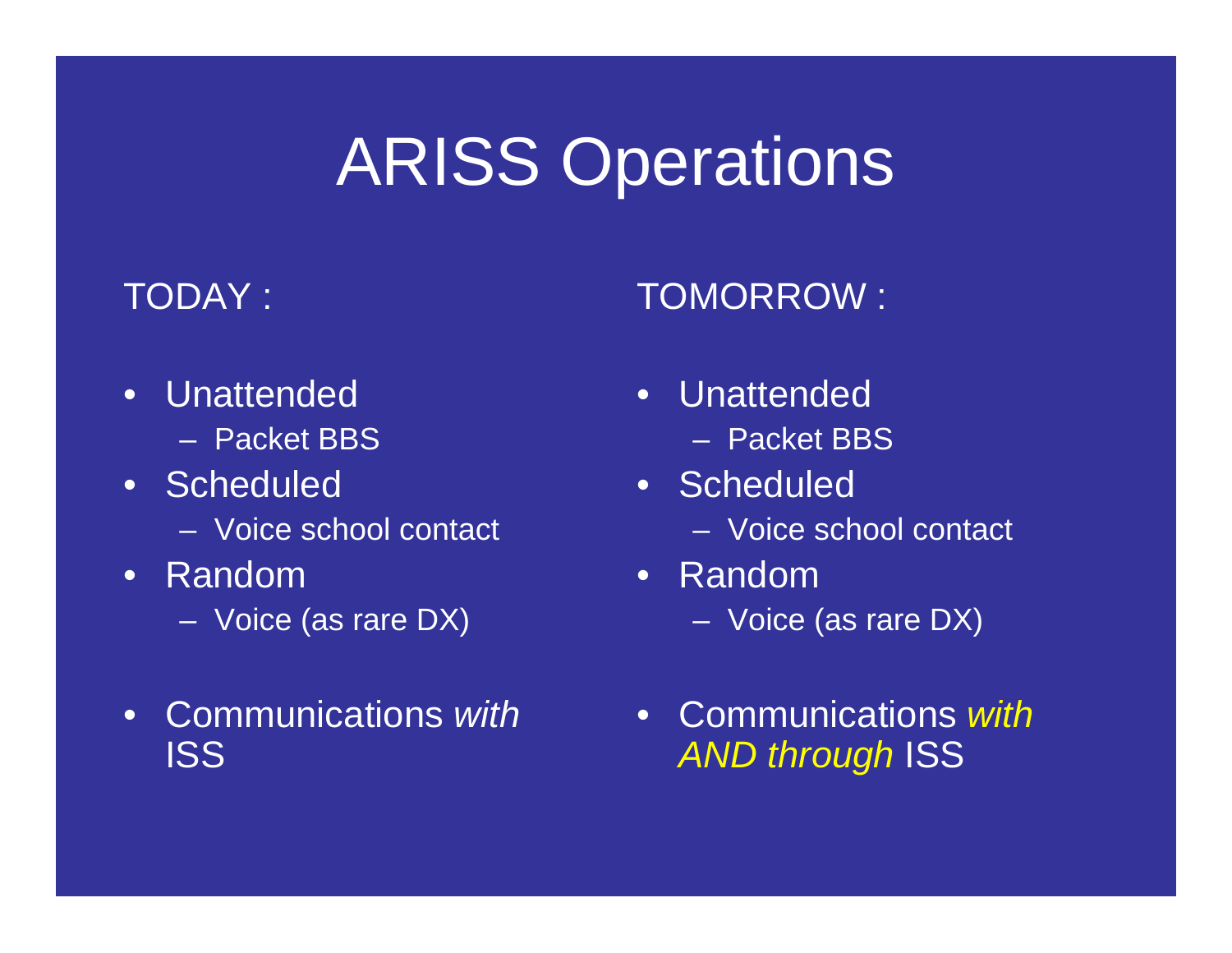### ARISS Operations

- W e propose a leap in communications mode to accomodate new environment to be used in next future
- •Communications on L and S bands with new antennas and new space inside ISS
- Use of ISS outpost as a useful and easy accessible "spacecraft" not limited t o few minutes and few people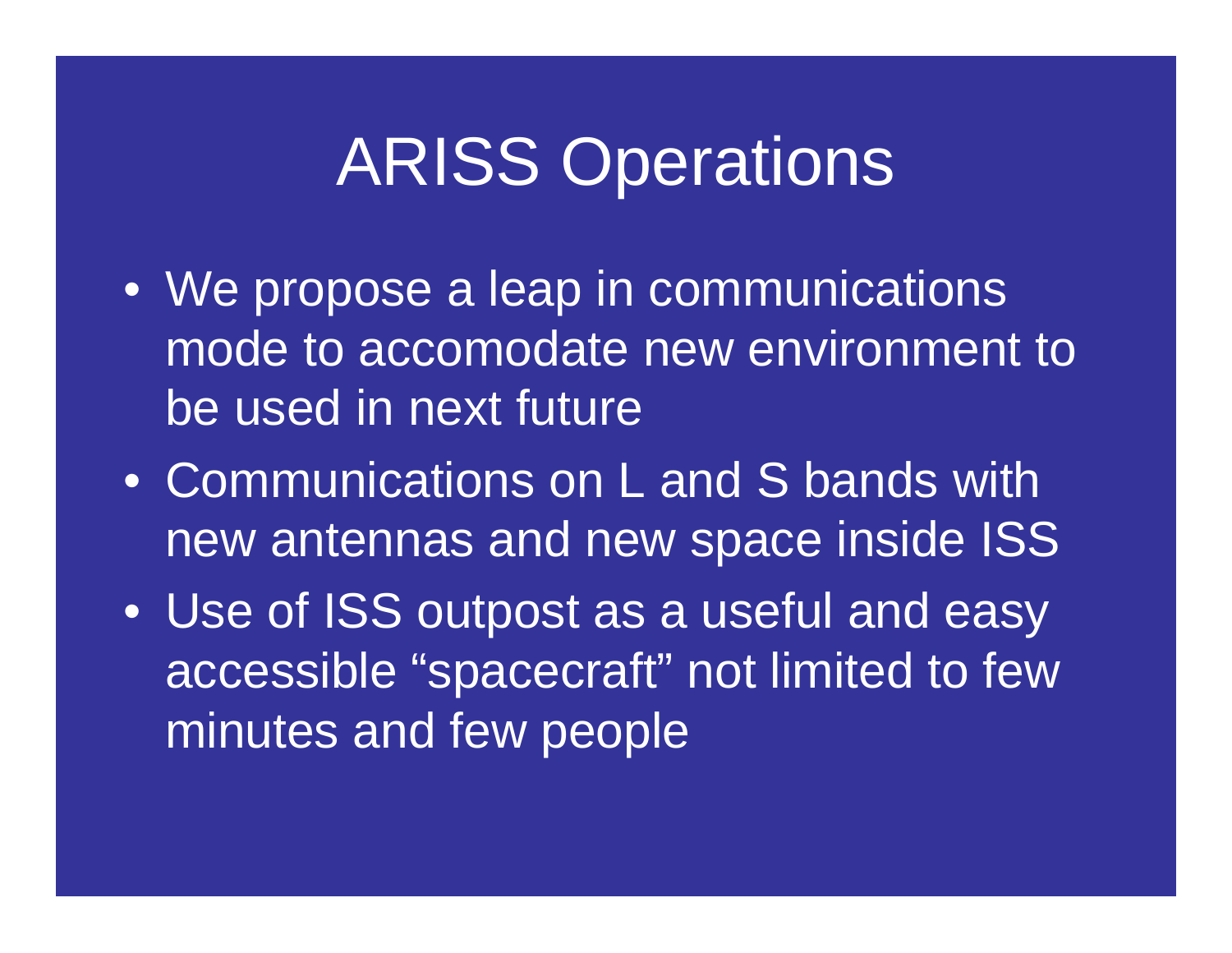#### Proposed Operations

- New and evolved transponder
	- Uplink on L band
	- Downlink on S band
	- en al control de la control de – Segmented system
		- Classic bandwidth for linear systems (SSB, CW)
		- New bandwidth for digital systems (hi-speed)
		- Dedicated bandwidth (FM-ATV transmission from CCD camera onboard ISS)
	- en al control de la control de Available access to Astronauts (a real twoway communications, as round-table)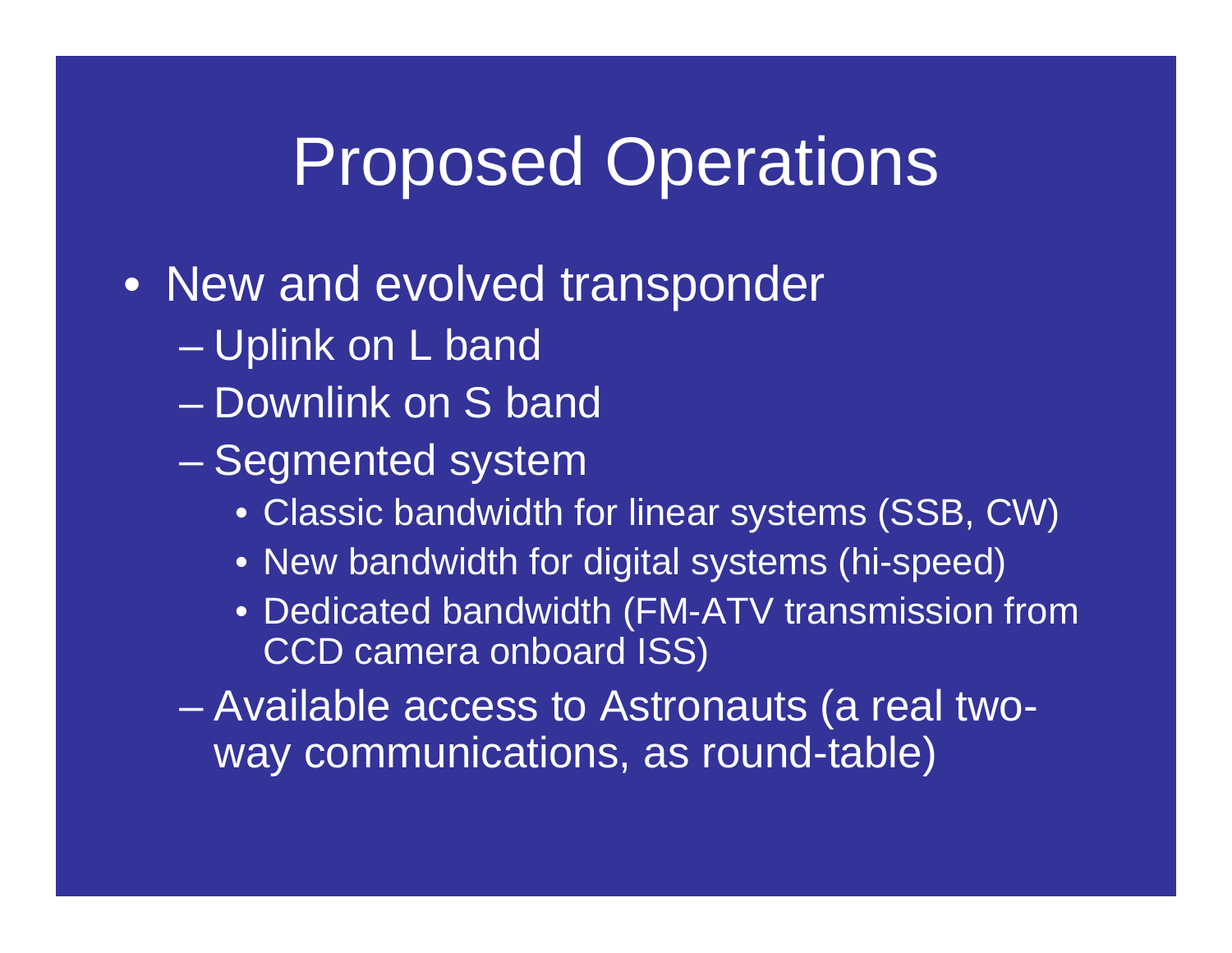

#### **Communications WITH but also WITHOUT crew :**

CCD camera with FM-ATV transmission

> T wo-ways comms with Astronauts

> > Analogue comms

Digital, high-speed comms